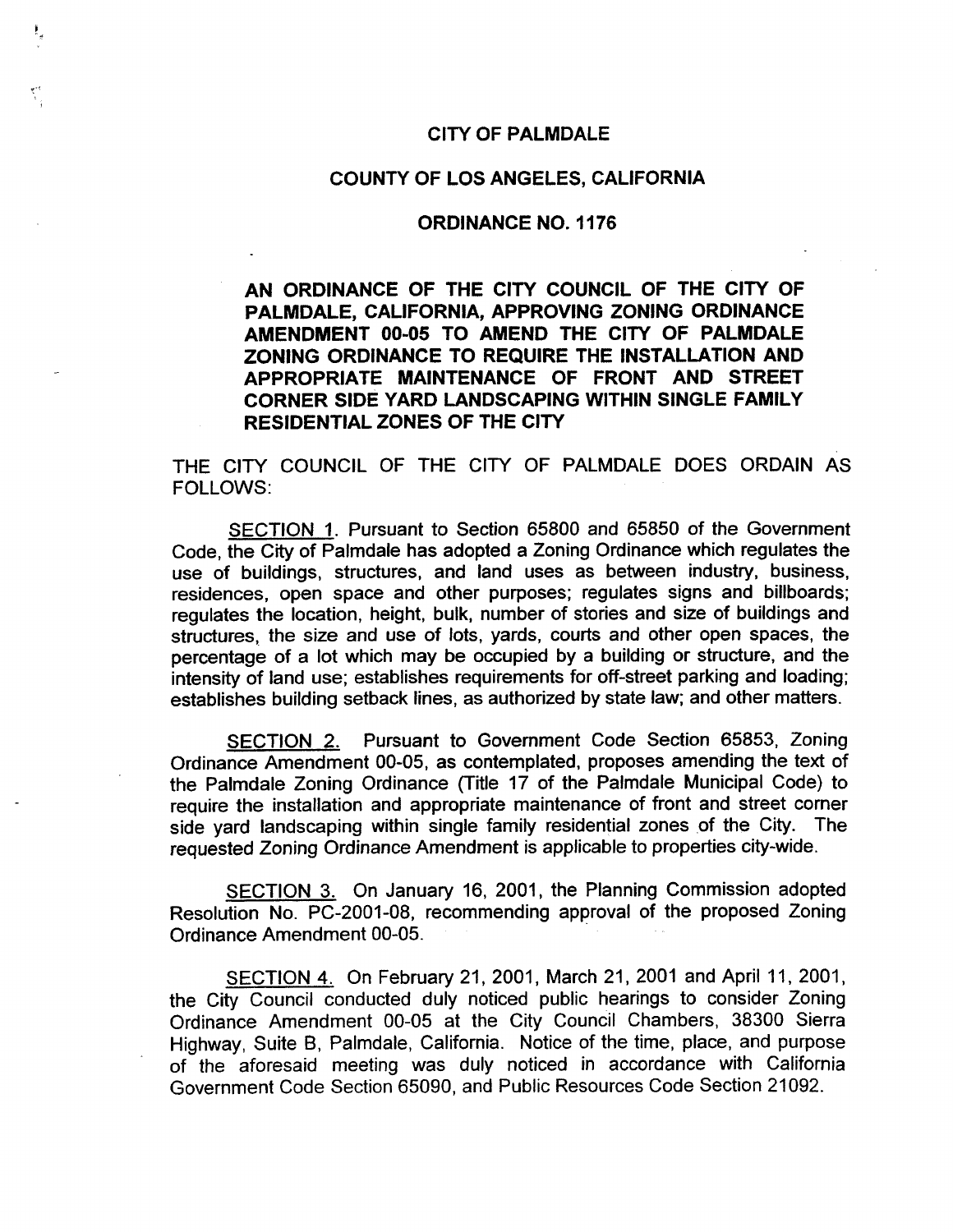SECTION 5. The City Council hereby finds that an Initial Study was completed for the text additions contained herein. The Initial Study concluded that the proposed amendment to the Zoning Ordinance have been reviewed and found to be in substantial conformance with the project reviewed in EIR 91-3, as certified by the City Council of the City of Palmdale by adoption of Resolution No. 93-10.

 $\mathcal{L}$ 

SECTION 6. Unless otherwise required by Conditions of Approval or by standards set forth in an applicable Specific Plan or Development Agreement, the modifications proposed to Section 41.09.H.1, 2 and 4 shall apply to only those single family residences for which a certificate of occupancy has not been issued as of the effective date of this Ordinance.

SECTION 7. Zoning Ordinance Section 16.08 is amended to add the following definition:

Hardscape shall mean any inorganic decorative landscape materials, including but not limited to, stones, boulders, cobbles, payers, decorative concrete and/or mulch, incorporated into an overall landscape design.

Section 16.09 of the Zoning Ordinance is amended to add the following definition:

Irrigation System shall mean a connection of system components, including the water distribution network and the irrigation equipment downstream from the backflow prevention device that is necessary to ensure that all landscape areas and landscape materials are thoroughly and adequately watered.

Section 16.12 of the Zoning Ordinance is amended as follows:

Landscaping shall mean the planting and continuous maintenance of some combination of trees, shrubs, vines, ground covers, flowers, lawns or other decorative features to land. This may include the installation of natural landscape features such as rock and stone, earthen berms, walkways, plazas, courtyards, and structural features including but not limited to fountains, reflecting pools, art works and benches.

Landscape materials shall mean trees, shrubs, vines, ground covers, flowers, and/or lawns.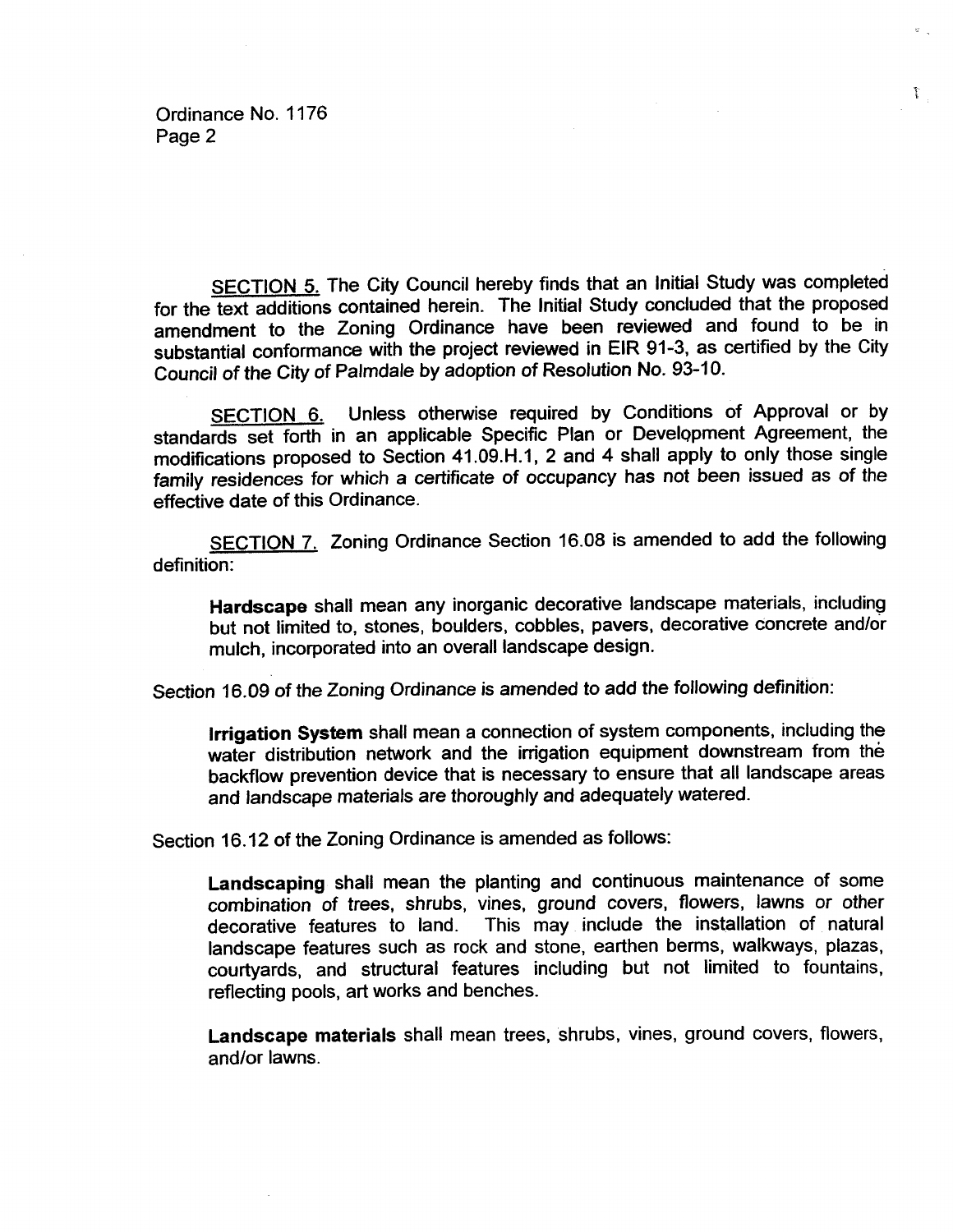Section 16.12 of the Zoning Ordinance is amended to add the following definition:

Landscape area shall mean the entire yard areas less the footprint of legally. erected structures, driveways, non-irrigated portion of parking lots, and structures such as decks and patios. Water features (including pools and ponds) are included in the calculation of the landscaped area. Areas dedicated to edible plants, such as orchards or vegetable gardens, are not included.

Section 16.13 of the Zoning Ordinance is amended to add the following definition:

Mulch shall mean any material, organic or inorganic, such as leaves, bark, straw, gravel, decomposed granite or other materials left loose and applied to the soil surface to reduce evaporation.

Section 16.15 of the Zoning Ordinance is amended to add the following definition:

Overspray shall mean water from an irrigation system that is delivered beyond the landscaped area, wetting pavements, walks, walls, structures, or other nonlandscaped areas.

Section 16.24 of the Zoning Ordinance is amended to read as follows:

Xeriscape shall mean a water conservation concept that stresses the use of the appropriate plant material and irrigation techniques which are well suited for the local microclimate. This concept incorporates native plants, selected hardscapes, and proper planting and irrigation techniques that improve the overall water efficiency of a landscape system.

Zoning Ordinance Section 29.06, Table 2.29.2 is amended to add the following row:

| <b>Non-Conformity</b>                                                             | Requirement                                                             |
|-----------------------------------------------------------------------------------|-------------------------------------------------------------------------|
| Residential Landscaping as required<br>by Section 41.09.H.2 through<br>41.09.H.3. | Shall be provided within 18 months<br>from the date of non-conformance. |

Zoning Ordinance Section 41.09.H is amended to read as follows:

- H. Landscaping
- Every single family residential lot shall be required to have one (1) street tree installed per street frontage; corner lots shall have one (1) tree planted in the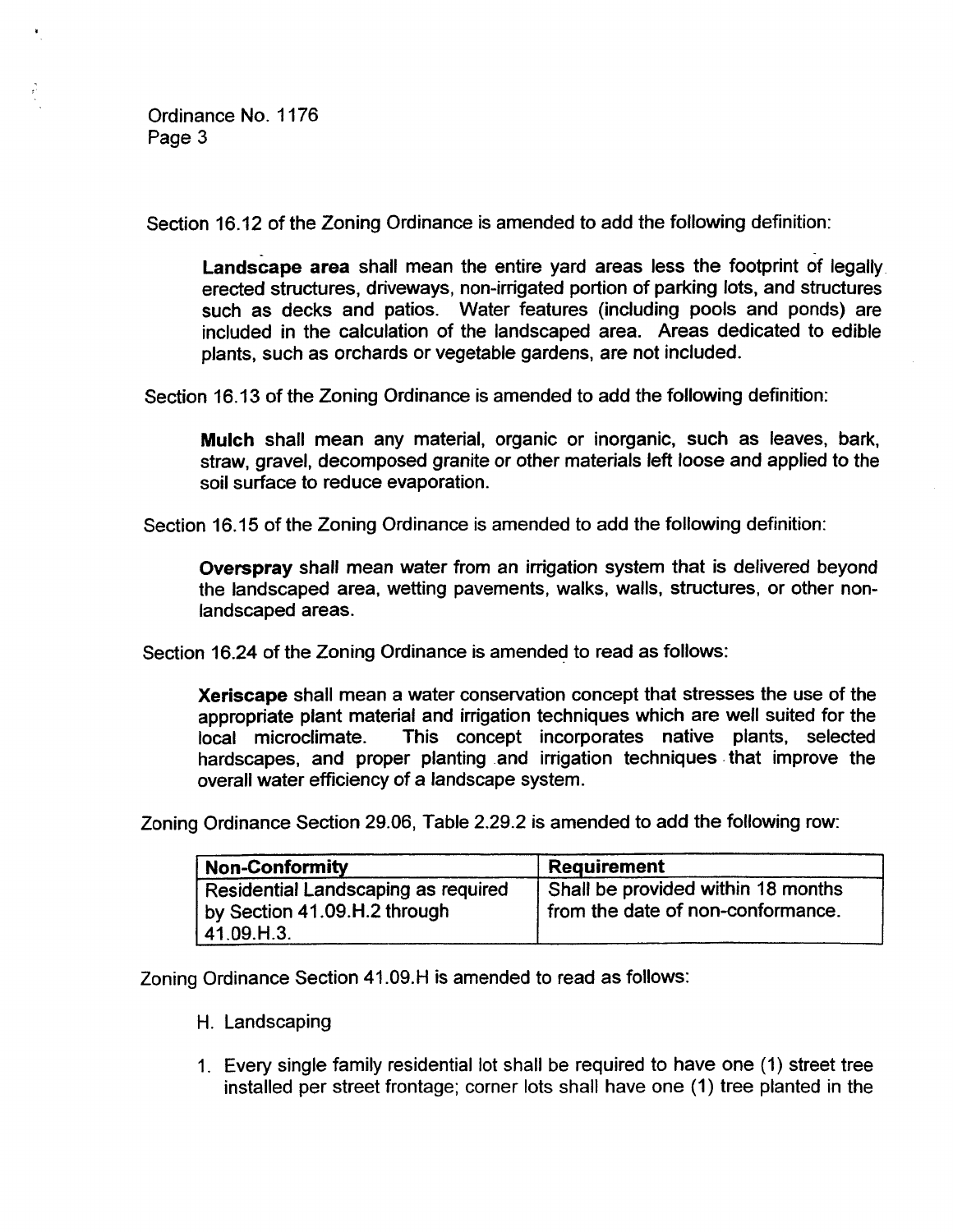front yard parkway and two (2) trees planted in the sideyard parkway for a total of three (3) trees. Within the public right-of-way, the species of trees and the standards for installation shall conform with the City's Engineering. Design Standards. Trees planted beyond the public right-of-way are recommended but not required to conform with the City's Engineering Design Standards.

 $\mathbf{r}$ 

- 2. Landscaping provided between the back of curb and any perimeter subdivision wall abutting an arterial street shall be installed in accordance with the City's Engineering Design Standards and approved by the City Landscape Architect.
- 3. Front Yards and Street Sideyards: The following standards apply to all developed lots with a required lot area of less than one acre.
	- a. The entire front yard shall be landscaped, except for that portion covered by a paved driveway, as permitted by Section 82.05 and Section 87.05.C.2.a.
	- b. Any portion of a street side yard located between the back of curb and any perimeter fence, wall or structure, and visible from the right-of-way shall be landscaped.
- 4. Landscape standards: All required landscape areas and landscape materials shall be installed and continuously maintained pursuant to the standards set forth in Section 86.01 of the Zoning Ordinance and Section 8.36.062 of the Municipal Code.

Zoning Ordinance Section 86.01 .B is amended to read as follows:

B. All landscaping shall conform at all times to provisions of Section 14.05 (Landscape Water Conservation) of the City of Palmdale Municipal Code. In addition, landscape area design shall be based upon the principles of water conservation; grouping of plant materials based upon similar water requirements, ecological requirements, climatic conditions, and selection of drought tolerant plant materials.

Zoning Ordinance Section 86.01 .C is amended to read as follows:

C. Landscape areas shall be provided with a permanent, fixed automatic irrigation system adequate to meet the water needs of all landscape material.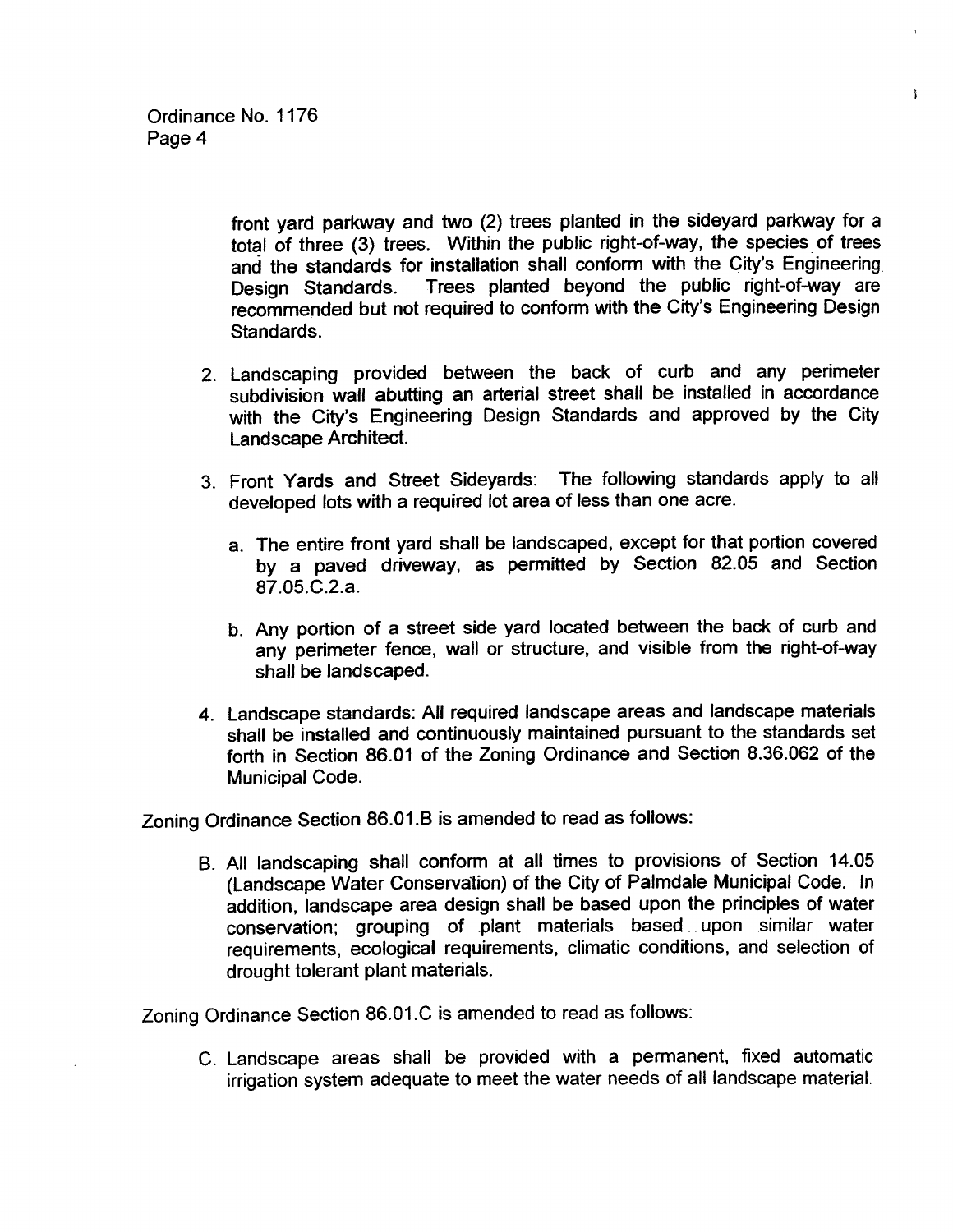Irrigation systems shall be designed to minimize maintenance and water consumption, and the irrigation systems shall be properly designed and installed to ensure that overspray onto fences, walls and structures is eliminated to the maximum extent feasible.

Zoning Ordinance Section 86.01 .D is amended to read as follows:

- 0. Landscape areas and landscape materials shall be maintained in a neat, clean and healthful condition. This shall include proper pruning, mowing of lawns, weeding, removal of litter, fertilizing, and the regular watering of all plants. Any damaged, dead, diseased or decaying plant material shall be replaced in an expeditious manner. Plants shall be maintained free of disease and free of infestations of insects, animals or other pests. Bare spots in lawns or planters shall be promptly revegetated. Customary maintenance shall include provision of adequate irrigation, based on the microclimate, and regular application of fertilizer, based on the needs of the plant. Pruning and mowing will conform to the commonly used standards for each species; however in no case will the landscape areas allow to become overgrown. Examples of overgrown landscape materials include:
	- 1. Lawn grass species: plants which have established seed heads, lawns that have become thatched and matted, have become infested with herbaceous weeds, or exceed eight (8) inches in height.
	- 2. Shrubs and decorative grasses: Plants that have grown so large as to block natural light from entering windows, extend over property lines, extend over roof peaks or eaves, or are causing the strangulation of other plants.
	- 3. Trees: Plants which display sucker growth, have grown to a height or canopy width which impairs the normal illumination of street lights, extend over property lines, interfere with overhead lines or impact public property.

Zoning Ordinance Section 86.01 is amended to add the following paragraphs:

Except in the A-I and R-1 zones, all plants utilized in required landscape areas shall be from the City of Palmdale Recommended Plant List or from plants listed as being suitable for thisclimate within the most recenteditions of the following publications: Sunset Western Garden Book (Sunset Books, Lane Publishing Co., Menlo Park, CA), Native Trees and Shrubs (Lenz, Lee W. and Dourley, John, Rancho Santa Ana Botanical Garden, Claremont, CA),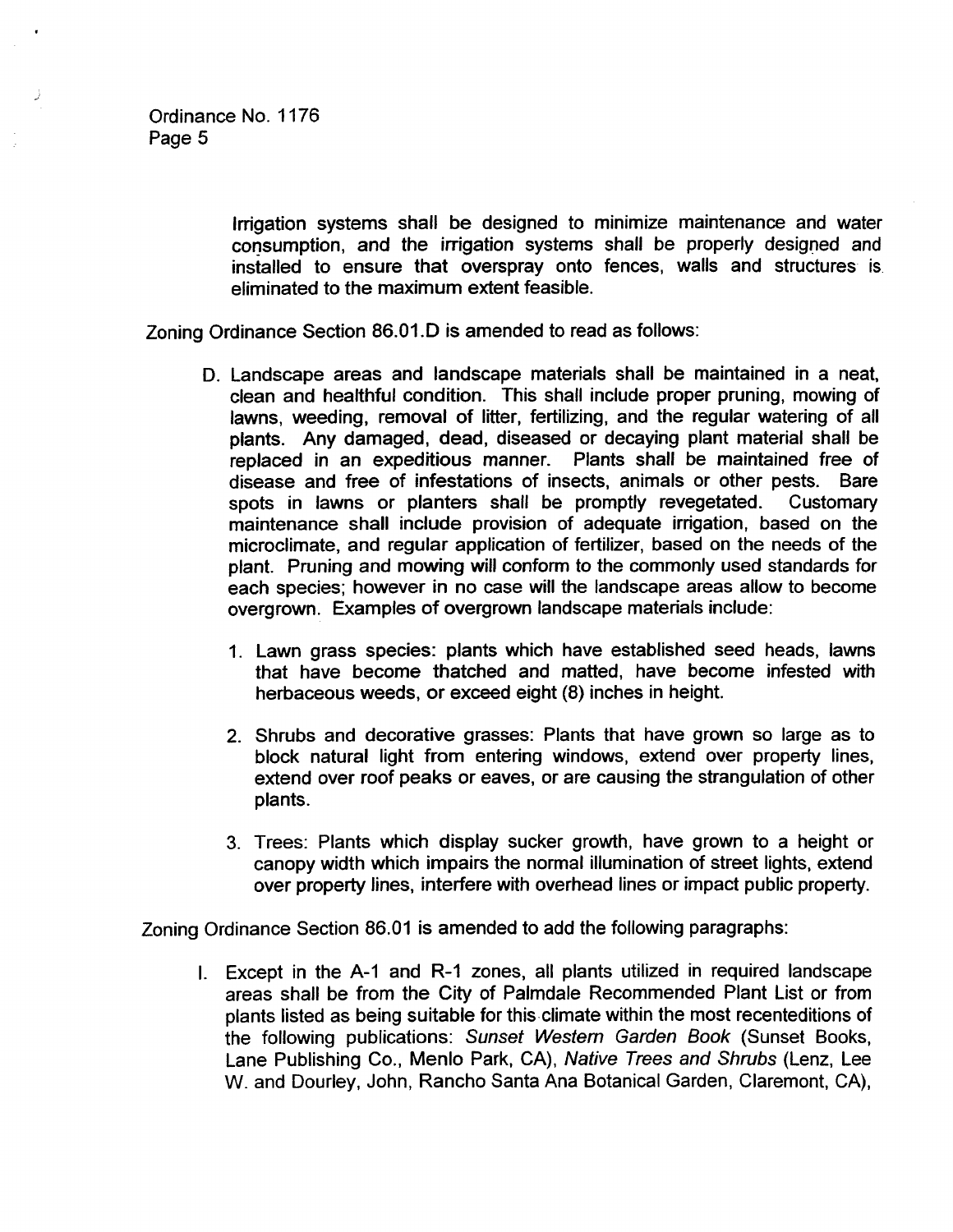Trees and Shrubs for Dry California Landscapes (Perry, Bob, Land Design Publishing, Pomona, CA), and Plants for Dry Climates (Duffield, Mary and Jones, Warren, H.P. Books Inc,. Tucson, AZ). In the A-1 and R-1 zones it is recommended, but is not required, that required landscaping utilize the above mentioned plant lists.

- J. Except in Zones A-I and R-1, the following species are not permitted in required landscape areas. In Zones A-I and R-I, on properties developed after (the effective date of this Ordinance) the following species are not permitted on lots less than one acre. In Zones A-I and R-I on properties developed before (the effective date of this Ordinance) the following species are not recommended:
	- 1. Trees: Cottonwood (including Populus fremontii, P. trichocarpa, and P. tremuloides), eucalyptus, willows (Salix), Siberian elms (Ulmus pumila), tamarack (Larix occidentalis), and Arizona (Cupressus glabra) or Leyland cypress (Cupressocypans leylandil).
	- 2. Shrubs and grasses: pampas grass (Cortadera selloana), and common Bermuda (Cynodon dactylon).
- K. Gravel, stones, decomposed granite, mulch or other hardscape materials used in a parkway or along a pedestrian access shall be compacted or secured in such a way as to avoid spreading over any portion of a pedestrian path.
- L. Decorative water features such as pools, ponds and waterfalls used in landscaped areas shall recirculate water, shall use reclaimed water where available, and shall be designed and operated to minimize water loss.

SECTION 8. Based upon substantial evidence presented to the City Council during the above-referenced public hearings, including public testimony, and written and oral staff reports, this Council specifically finds as follows:

a) Based upon the environmental Initial Study, the proposed Zoning Ordinance Amendment is consistent with the project which was reviewed in the General Plan EIR, and with the finding of mitigation of environmental impact contained in Section 4 and the findings of overriding considerations in Section 6 of Resolution No. 93-10, approving the General Plan. That project, findings, mitigation measures and findings of overriding consideration are hereby found to apply to this project and are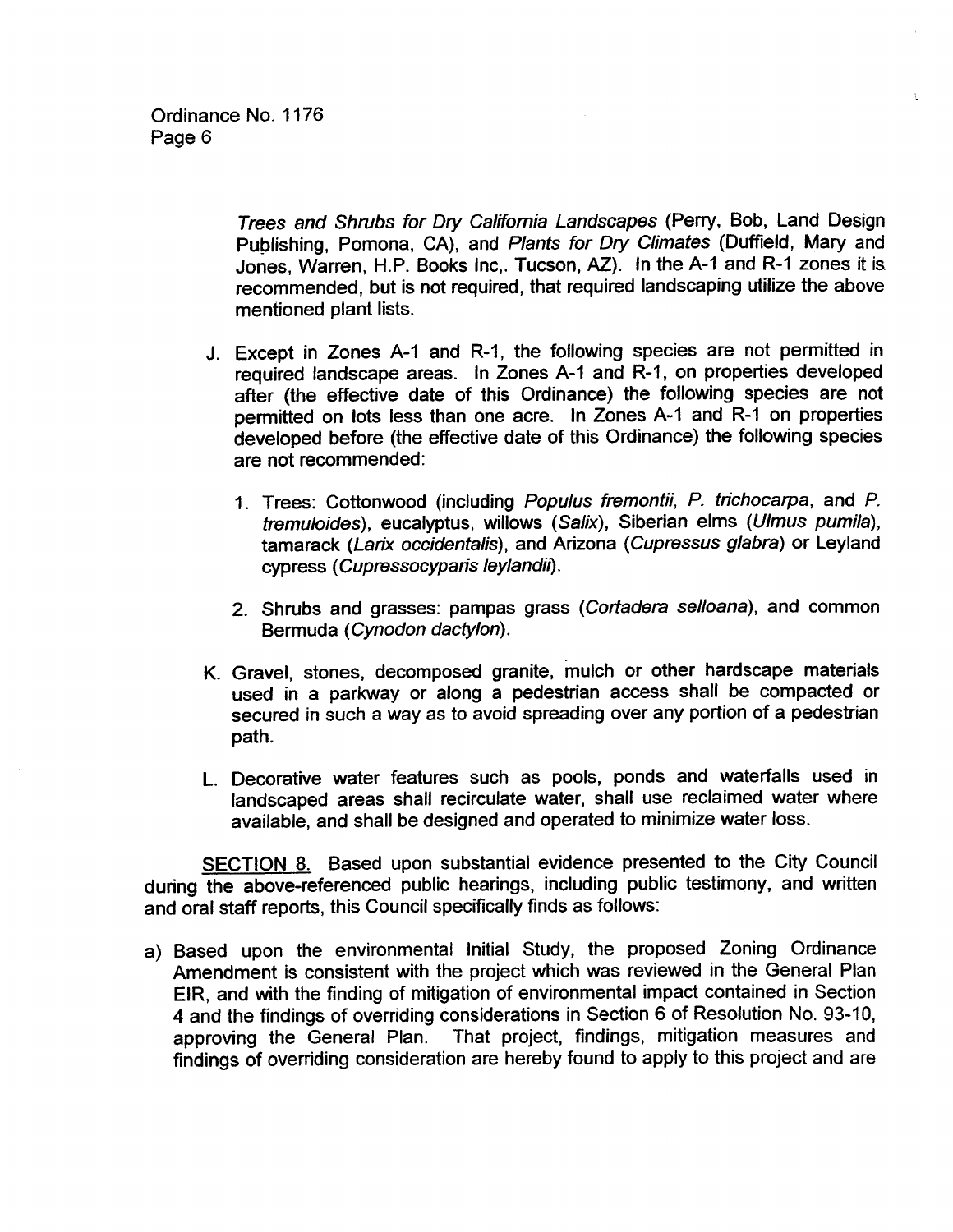> incorporated by reference, and shall constitute the findings requires by Public Resource Code Section 21081.

- b) The additional information provided in the staff report and the proposed Zoning Ordinance Amendment does not represent significant new information so as to require recirculation of the EIR pursuant to Public Resource Code Section 21092.1.
- c) Pursuant to Government Code Section 65860, this Zoning Ordinance Amendment is consistent with the goals, objectives and policies of the City's General Plan, such as Objective CD4.2 (in residential subdivisions, promote diversity within the context of an overall design theme, to provide a visually attractive neighborhood) and Policy CD4.2.17 (promote the use of street trees and front yard landscaping to create a pleasant neighborhood environment) because requiring the installation and appropriate maintenance of front yard landscaping in single family residential zones will beautify individual neighborhoods while enhancing the overall image of the City.
- d) The proposed Zoning Ordinance Amendment conforms with the intent of the Zoning Ordinance and is consistent with all other related provisions thereof because the proposed changes are consistent with the stated purpose and intent of the applicable chapters.
- e) The proposed Zoning Ordinance Amendment is reasonable and beneficial at this time as it addresses a community desire, as expressed by the City Council, to improve the overall appearance of local neighborhoods, to ensure that proper and adequate property maintenance is provided by land owners so as not to create or contribute to blighted conditions in current and future neighborhoods, and to ensure the general welfare of the community by protecting property values, minimizing deterioration of neighborhoods and requiring future residential development to contribute to the value of the community. Additional benefits from the installation of landscaping include increasing community beautification, and minimizing urban microclimate changes caused by the replacement of native vegetation with paved areas, rooftops and other impervious surfaces that reflect heat.
- f) The proposed modification to the Zoning Ordinance does not impose a design standard or improvement which will preclude housing for all economic segments, because the installation of landscaping in new subdivisions is commonly completed by the subdivision builder at the present time, and has been commonly installed by the builder for the past ten years, and the cost of single family residences has not been unduly affected. Additionally, provisions of Government Code Section 65915 allow the City to waive or modify the requirement if the proposed housing is slated for low or very low income families. Therefore, the proposed amendment will not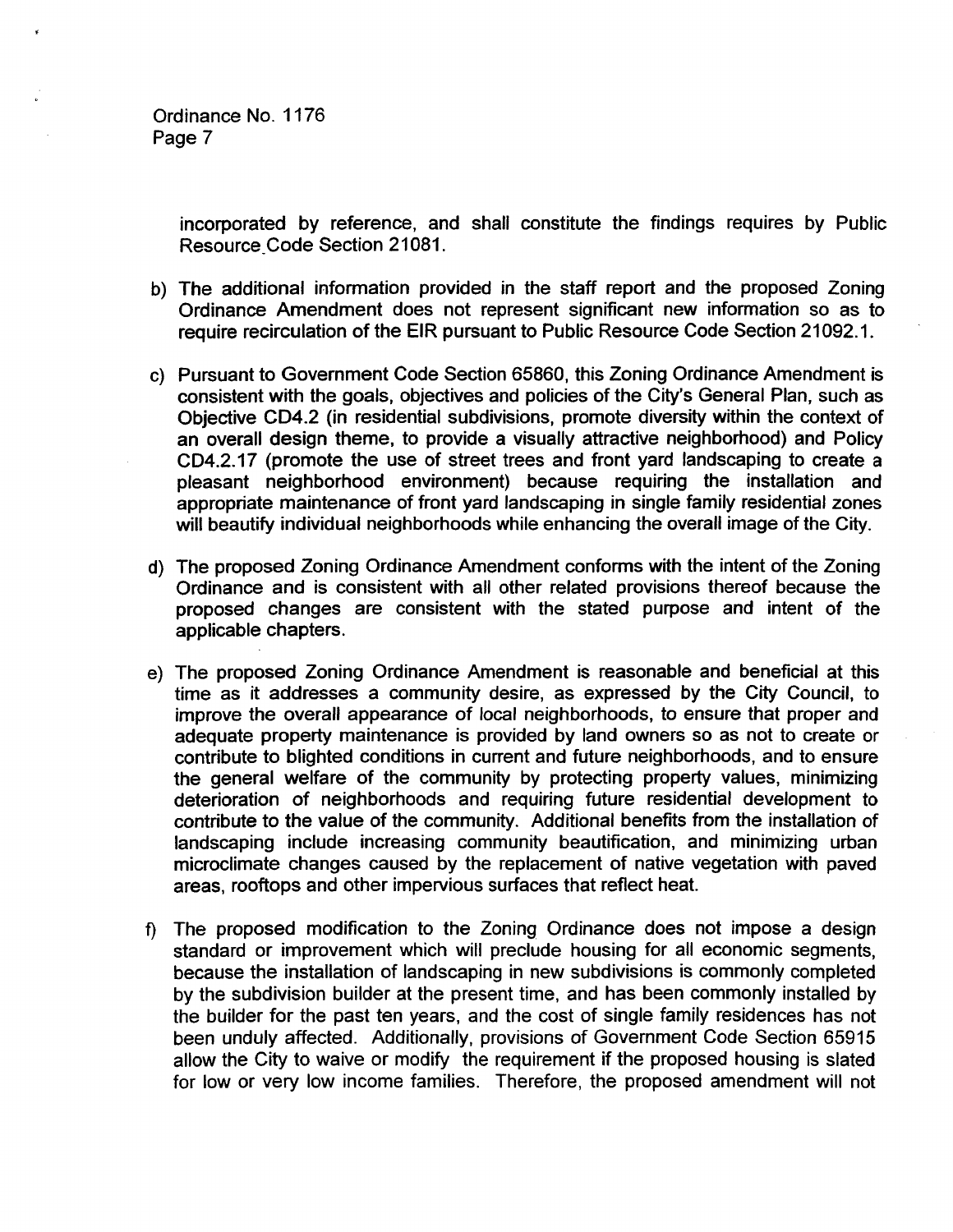> result in a substantial increase in the cost of housing production for any economic segment.

SECTION 9. Severability. If any section, subsection, subdivision, paragraph, sentence, clause, or phrase in this Ordinance or any part thereof is for any reason held to be unconstitutional or invalid or ineffective by any court of competent jurisdiction, such decision shall not affect the validity or effectiveness of the remaining portions of this Ordinance or any part thereof. The City Council hereby declares that it would have passed each section, subsection, subdivision, paragraph, sentence, clause, or phrase thereof irrespective of the fact that any one (1) or more subsections, subdivisions, paragraphs, sentences, clauses, or phrases be declared unconstitutional, or invalid, or ineffective.

SECTION 10. The City Clerk shall certify to the adoption of this ordinance and shall cause this ordinance to be published or posted as required by law.

PASSED, APPROVED and ADOPTED this  $9th$  day of May , 2001, by the following vote:

AYES: Mayor Ledford and Councilmembers Penner, Root, and Dispenza

NOES: Councilinember Norris

ABSENT: None

ABSTAIN: None

James .edford

**ATTEST:** 

I Victour

/ictoria L. Hancock.

APPROVED AS TO FORM:

City Attorne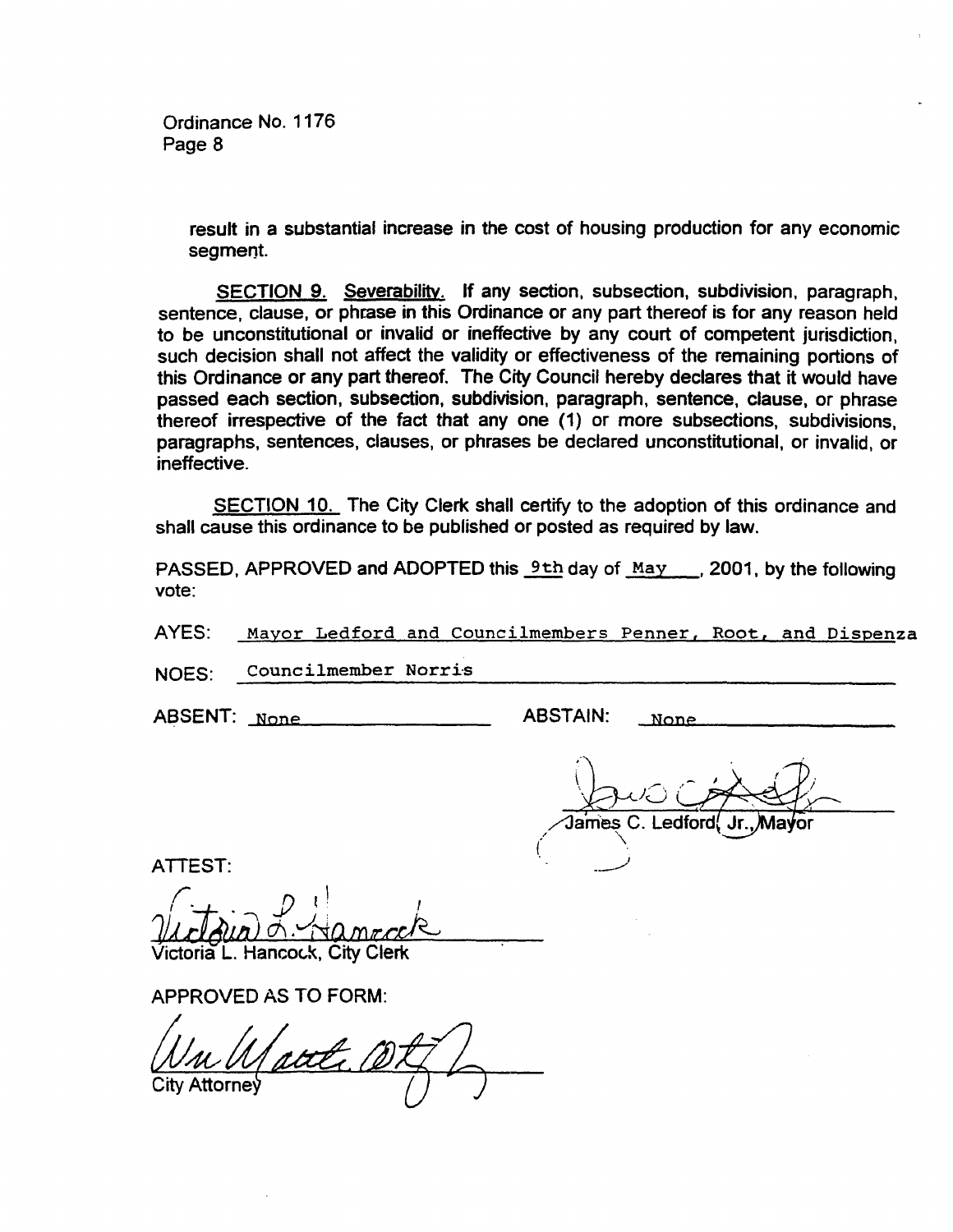# CITY OF PALMDALE

## COUNTY OF LOS ANGELES, CALIFORNIA

# ORDINANCE NO. 1177

# AN ORDINANCE OF THE CITY COUNCIL OF THE CITY OF PALMDALE, CALIFORNIA, APPROVING ORDINANCE No. 1177 TO AMEND THE CITY OF PALMDALE MUNICIPAL CODE TO REQUIRE THE APPROPRIATE MAINTENANCE OF FRONT YARD LANDSCAPING WITHIN SINGLE FAMILY RESIDENTIAL ZONES OF THE CITY

THE CITY COUNCIL OF THE CITY OF PALMDALE DOES ORDAIN AS FOLLOWS:

SECTION 1. On February 21, 2001, March 21, 2001 and April 11, 2001, the City Council conducted duly noticed public hearings to consider this amendment of the Municipal Code at the City Council Chambers, 38300 Sierra Highway, Suite B, Palmdale, California. Notice of the time, place, and purpose of the aforesaid meeting was duly noticed in accordance with California Government Code Section 65090, and Public Resources Code Section 21092.

SECTION 2. Municipal Code Section 8.36.062 is amended to add the following paragraph:

Section 8.36.062 Landscape Maintenance. Landscaping shall be maintained (watering, fertilizing, weeding, mowing, pruning, etc.) by the landowner (unless otherwise noted in a rental agreement and/or contract between the landlord and tenant) in accordance with the following: Sites shall be kept clean and maintained at all times. Weeds and trash (wind blown or otherwise) shall not be allowed to accumulate on the site. Vegetation shall receive sufficient water and other required customary care to maintain health and vigor to the maximum extent possible. Pruning and mowing shall be used to maintain plant health and vigor while enhancing its form and structure. Lawn/grass turf blades shall be maintained to not exceed eight (8) inches from grade in height. All dead or obviously unhealthy plant material shall be replaced with new material which is comparable to original installation.

SECTION 3. Based upon substantial evidence presented to the City Council during the above-referenced public hearings, including public testimony, and written and oral staff reports, this Council specifically finds as follows: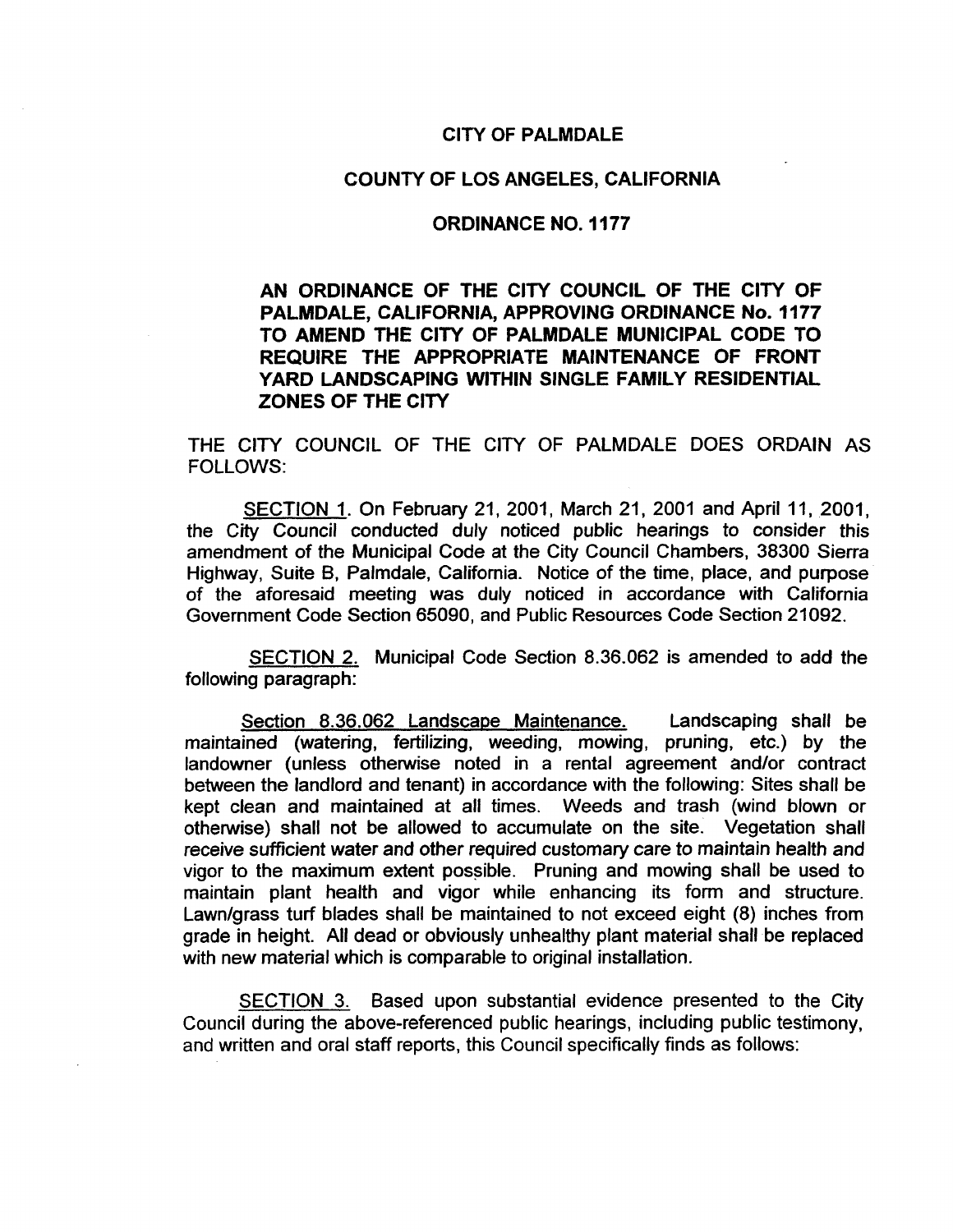- a) The proposed Municipal Code Amendment is reasonable and beneficial at this time as it addresses a community desire, as expressed by the City Council, to improve the overall appearance of local neighborhoods. The proposed amendment will ensure that proper and adequate property maintenance is provided by land owners so as not to create or contribute to blighted conditions in current and future neighborhoods, and to ensure the general welfare of the community by protecting property values, minimizing deterioration of neighborhoods and requiring future residential development to contribute to the value of the community. The proposed amendment will increase the visual attractiveness of neighborhoods by requiring all residential front yard landscaping be maintained to a citywide standard. Specific properties which currently detract from a neighborhood, lowering the value of surrounding properties, will be brought up to a reasonable standard. As well as increasing the economic value of surrounding properties, the code amendment Will reduce the amount of wind-borne dust, aid in the removal of weeds and overgrow vegetation, and minimizing urban microclimate changes caused by the replacement of native vegetation with paved areas, rooftops and other impervious surfaces that reflect heat.
- b) The proposed modification to the Municipal Code does not impose a standard or improvement which will preclude housing for all economic segments, because installation of landscaping in new subdivisions is commonly completed by the subdivision builder at the present time, and has been commonly installed by the builder for the past ten years, and the cost of single family residences has not been unduly affected. Additionally, provisions of Government Code Section 65915 allow the City to waive or modify the requirement if the proposed housing is slated for low or very low income families. Therefore, the proposed amendment will not result in a substantial increase in the cost of housing production for any economic segment.

SECTION 4. Severability. If any section, subsection, subdivision, paragraph, sentence, clause, or phrase in this Ordinance or any part thereof is for any reason held to be unconstitutional or invalid or ineffective by any court of competent jurisdiction, such decision shall not affect the validity or effectiveness of the remaining portions of this Ordinance or any part thereof. The City Council hereby declares that it would have passed each section, subsection, subdivision, paragraph, sentence, clause, or phrase thereof irrespective of the fact that any one (1) or more subsections, subdivisions, paragraphs, sentences, clauses, or phrases be declared unconstitutional, or invalid, or ineffective.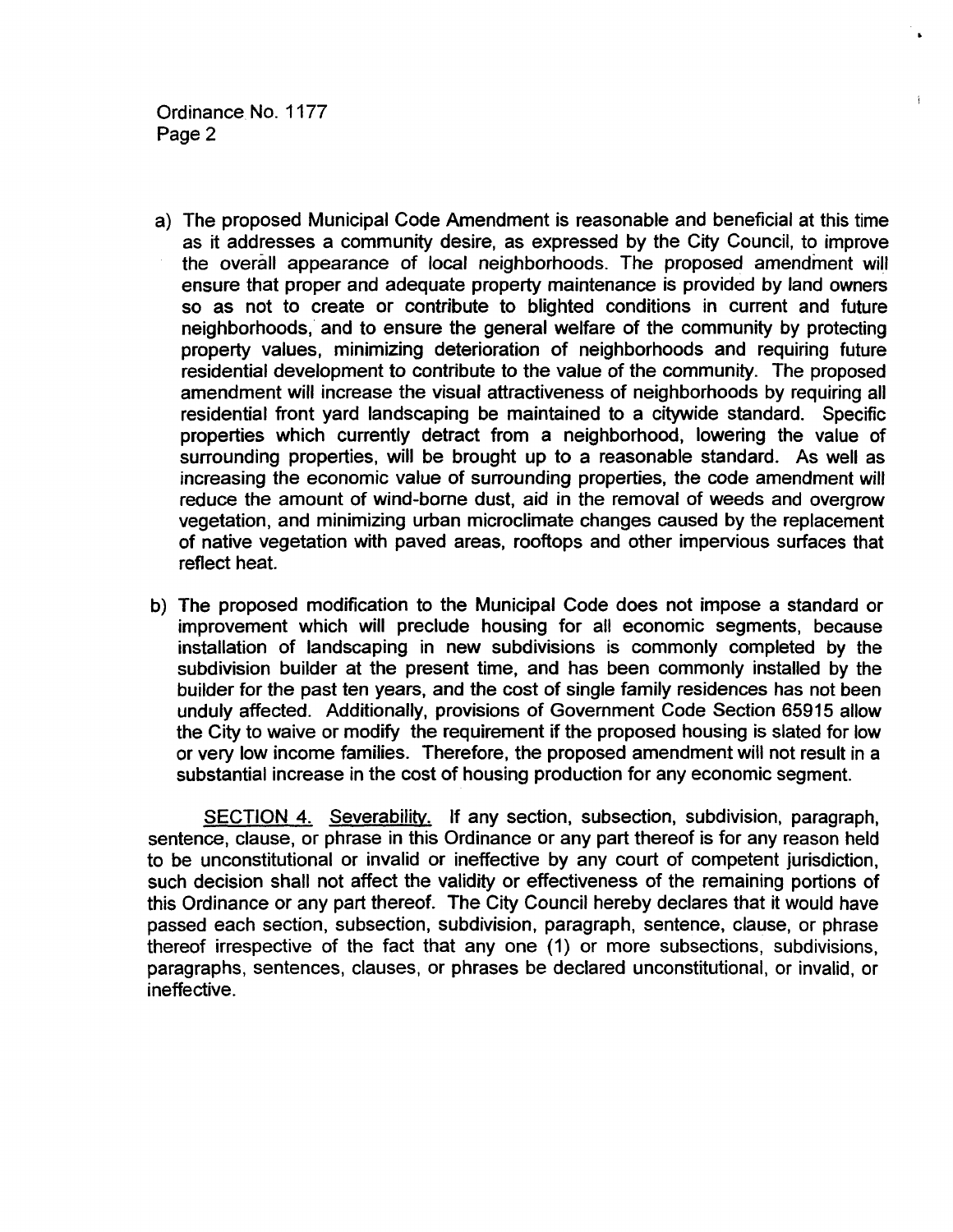SECTION 5. The City Clerk shall certify to the adoption of this ordinance and shall cause this ordinance to be published or posted as required by law.

PASSED, APPROVED and ADOPTED this 9th day of May , 2001, by the following vote:

AYES: Mayor Ledford and Councilmembers Penner and Root

NOES: Councilmembers Norris and Dispenza

ABSENT: None ABSTAIN: None

nes C. Ledf**qrd,***J***lr., Mayor** 

ATTEST:

 $U$  $J$ r $B$  $u$ n) $\bar{d}$   $\cdots$ Victoria L. Hancock, City Clerk

APPROVED AS TO FORM:

City Attorney